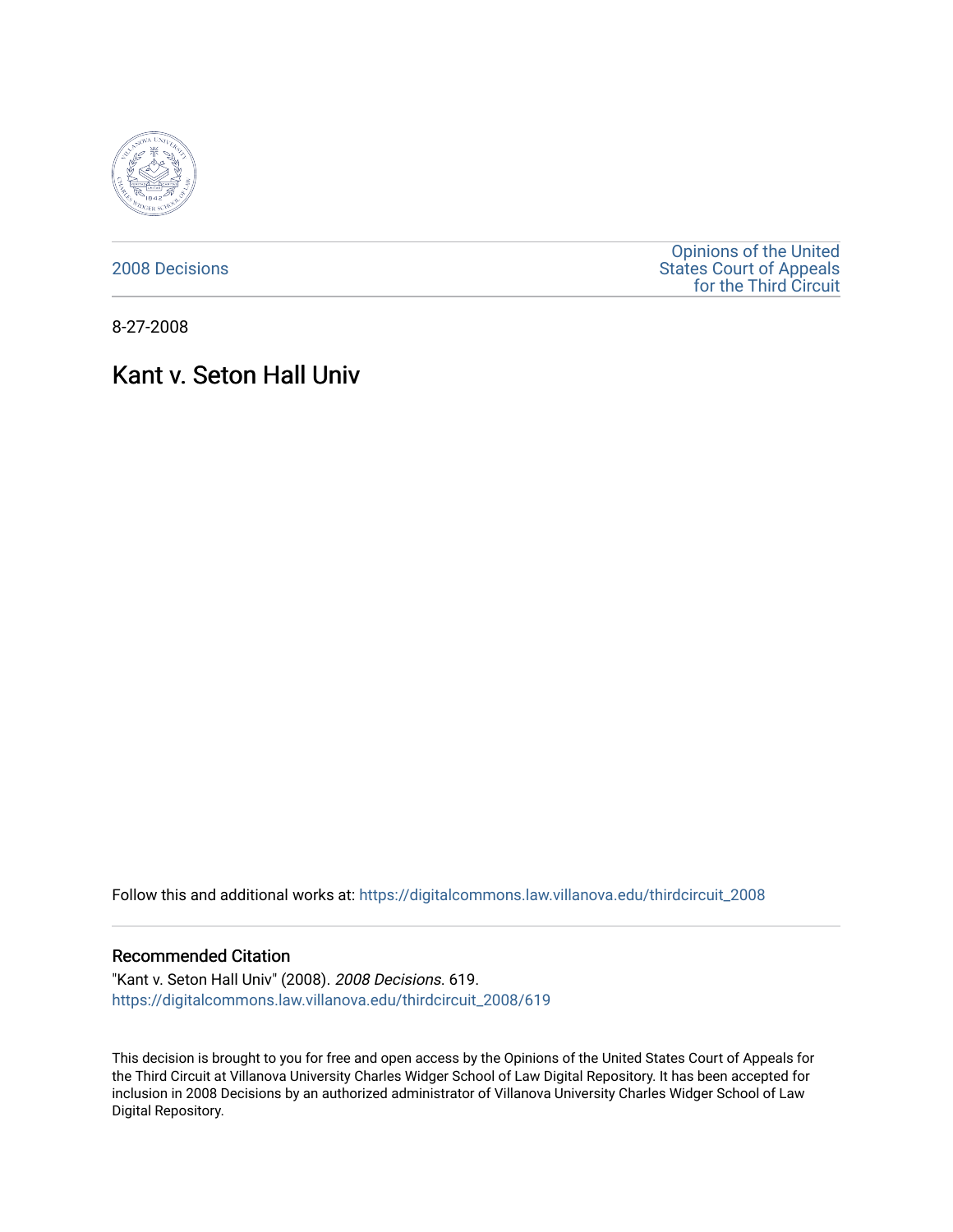#### **NOT PRECEDENTIAL**

# UNITED STATES COURT OF APPEALS FOR THE THIRD CIRCUIT

\_\_\_\_\_\_\_\_\_\_\_

No. 08-1101

CHANDER KANT, Appellant

v.

SETON HALL UNIVERSITY

\_\_\_\_\_\_\_\_\_\_\_\_\_\_\_\_\_\_\_\_\_\_\_\_\_\_\_\_\_\_\_\_\_\_\_\_

On Appeal from the United States District Court for the District of New Jersey (D.C. Civil Action No. 03-CV-06135) District Judge: Honorable William H. Walls

\_\_\_\_\_\_\_\_\_\_\_\_\_\_\_\_\_\_\_\_\_\_\_\_\_\_\_\_\_\_\_\_\_\_\_\_

Submitted Pursuant to Third Circuit LAR 34.1(a) August 26, 2008 Before: SLOVITER, BARRY and NYGAARD, Circuit Judges

> Opinion filed: August 27, 2008 \_\_\_\_\_\_\_\_\_\_\_

## OPINION

PER CURIAM

Chander Kant, a male of Indian origin, brought a suit against Seton Hall University alleging employment discrimination on the basis of race and national origin in violation of 42 U.S.C. § 1981, Title VII of the Civil Rights Act of 1964 ("Title VII"), and the New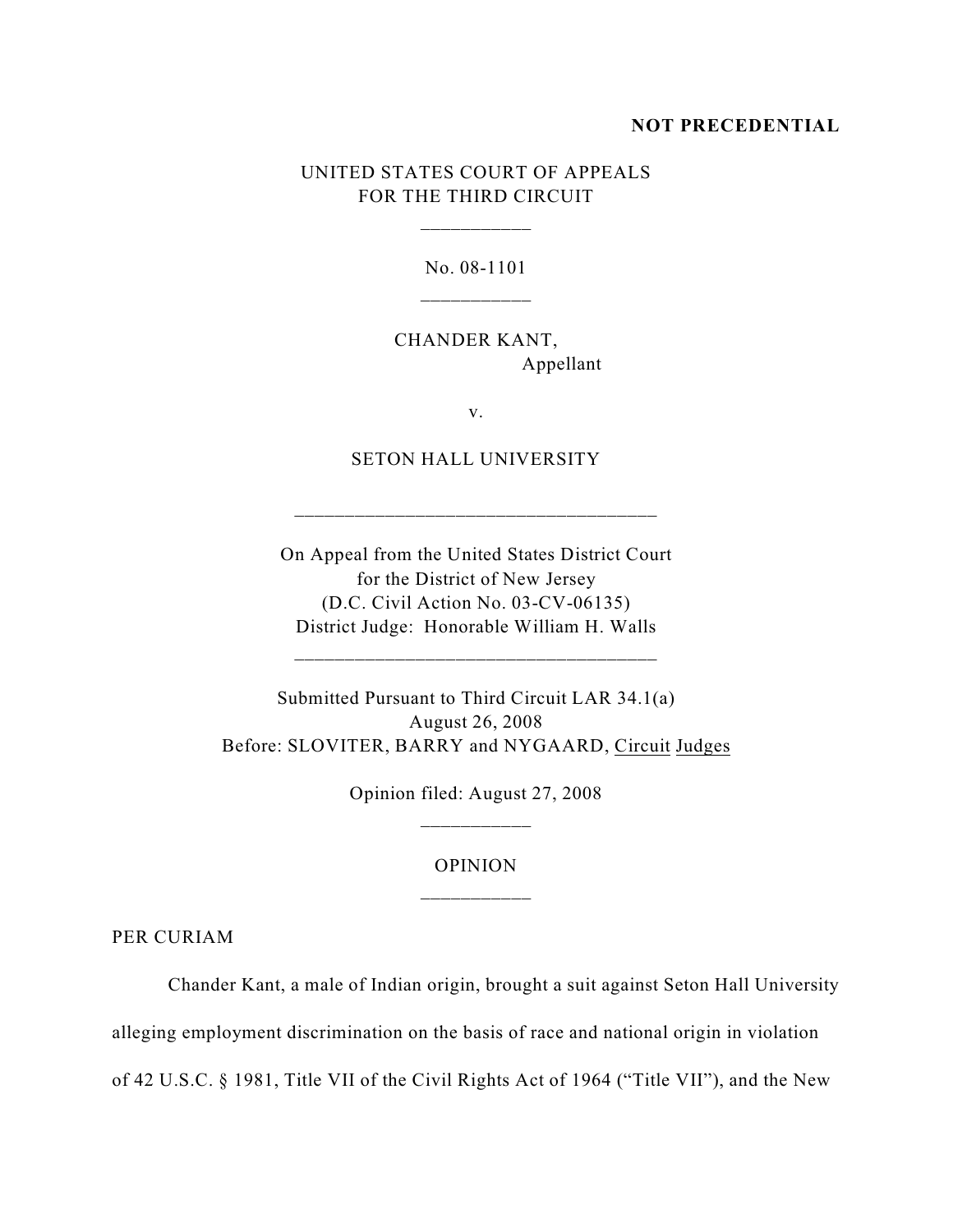Jersey Law Against Discrimination, N.J.S.A. 10:5-1 et seq. ("NJLAD"). He also claimed the University retaliated against him for filing a charge of discrimination and a previous lawsuit against the University, and he asserted claims for breach of his employment contract. The United States District Court for the District of New Jersey granted Seton Hall's motion for summary judgment on all counts but the one claiming a breach of the employment contract.<sup>1</sup> Kant now appeals the decision. For the following reasons, we will affirm the judgment of the District Court.<sup>2</sup>

### **I. Factual and Procedural Background**

Kant has been employed in the Department of Economics at Seton Hall University's W. Paul Stillman School of Business since 1989. Kant filed charges of national origin discrimination and retaliation against the University with the Equal Employment Opportunity Commission ("EEOC") alleging that the University discriminated against him when it denied him promotion to full professor during the 1998-99 academic year. Kant filed a lawsuit against the University based on those

 $<sup>1</sup>$  That count was dismissed without prejudice to Kant raising the employment contract</sup> claims in state court within 30 days of the dismissal. Kant has not appealed this aspect of the ruling.

 $2$  We read the District Court opinion as implicitly denying Kant's motion for summary judgment, and we construe his notice of appeal to challenge this aspect of the decision as well. We find that the District Court properly granted Seton Hall's summary judgment motion, as explained below, and therefore find that the District Court also properly denied summary judgment to Kant.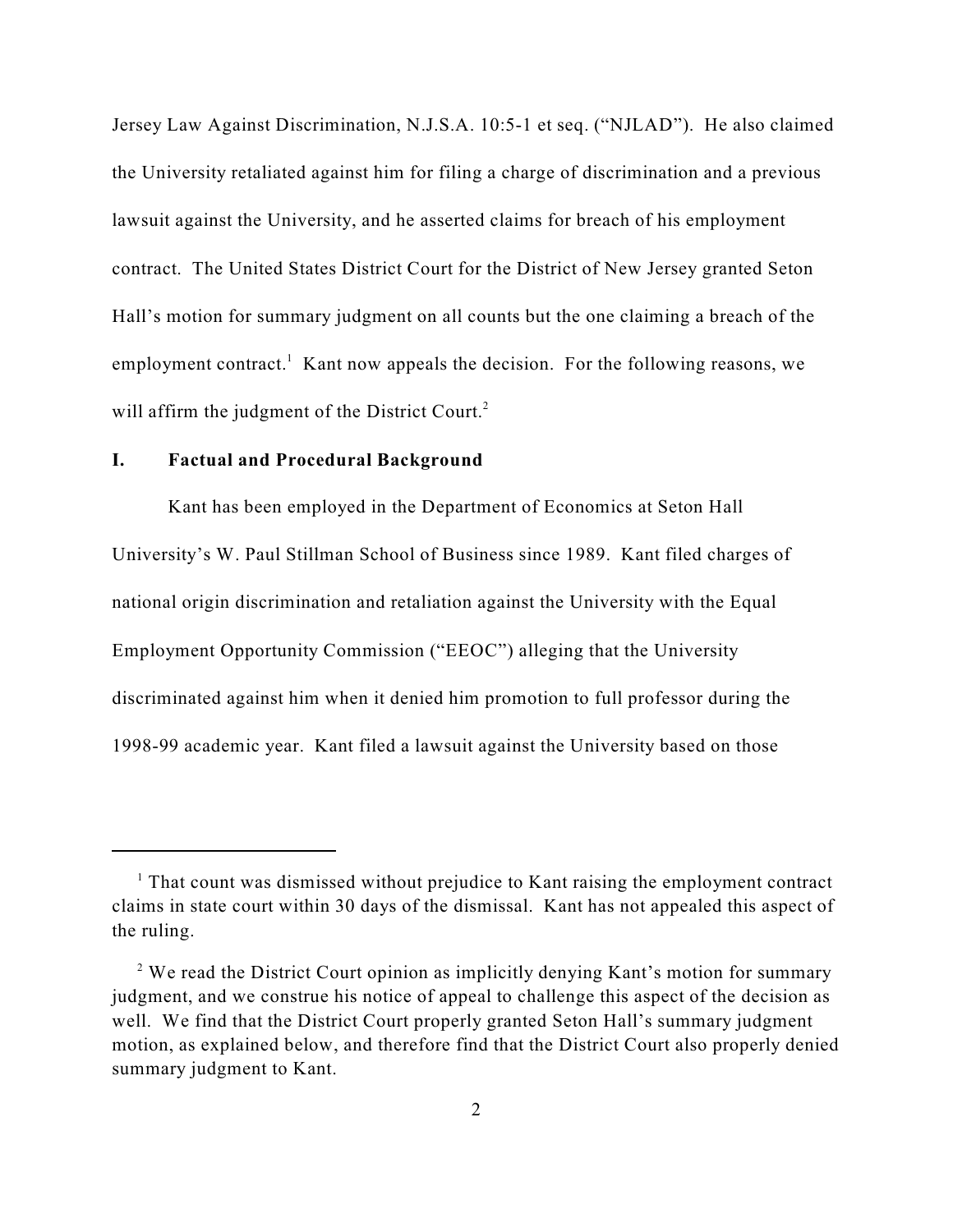charges on October 23, 2000.<sup>3</sup> While that suit was pending, Kant filed new charges of national origin discrimination and retaliation with the EEOC. After receiving a Right to Sue letter, he filed the current suit, based on a number of incidents occurring between January 2001 and June 2004. Kant alleges that during this period, the University denied his requests for fringe benefits, his requests for partial pay while on leaves of absence, his request for a sabbatical, his request for an unpaid leave of absence, denied him opportunities to present papers at professional conferences, and denied his requests for reimbursements of travel expenses. Kant apparently alleges that at least some of the incidents were discriminatory in their own right, and that the incidents all occurred in retaliation for the first lawsuit.<sup>4</sup>

## **II. Analysis**

We have jurisdiction over the appeal under 28 U.S.C. § 1291 and exercise plenary review over the District Court's decision to grant summary judgment. McGreevey v. Stoup, 413 F.3d 359, 363 (3d Cir. 2005). Summary judgment is appropriate when the "pleadings, the discovery and disclosure materials on file, and any affidavits show that there is no genuine issue as to any material fact and that the movant is entitled to

 $3$  Kant prevailed after a jury trial on his retaliation claim in that suit. Both parties appealed, but this Court affirmed the District Court in all respects. Kant v. Seton Hall University, Nos. 06-4448 and 06-4464, slip op. (3d Cir. May 29, 2008).

 $4$  Kant has not disputed the District Court's finding that, although it is not entirely clear, some of Kant's claims appear to have been pled to support allegations of both discrimination and retaliation, while others appeared to only support an allegation of retaliation. Dist. Ct. Op. at 6.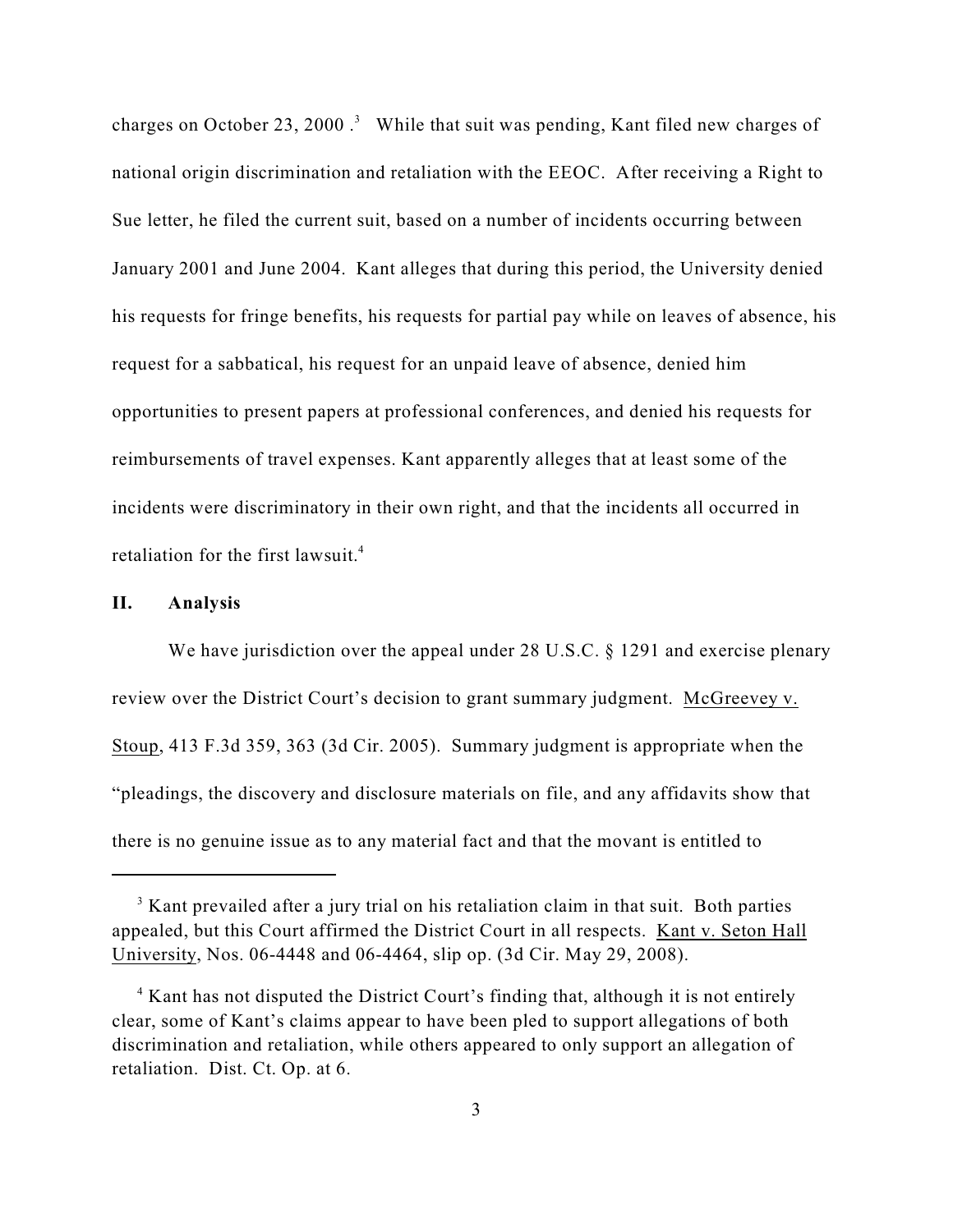judgment as a matter of law." Fed. R. Civ. P. 56(c). A court reviewing a summary judgment motion must evaluate the evidence in the light most favorable to the nonmoving party and draw all reasonable inferences in that party's favor. Brewer v. Quaker State Oil Ref. Corp., 72 F.3d 326, 330 (3d Cir. 1995). However, a party opposing summary judgment "must present more than just 'bare assertions, conclusory allegations or suspicions' to show the existence of a genuine issue." Podobnik v. U.S. Postal Serv., 409 F.3d 584, 594 (3d Cir. 2005) (quoting Celotex Corp. v. Catrett, 477 U.S. 317, 325  $(1986)$ .

As Kant did not submit direct evidence of discriminatory behavior, the District Court appropriately analyzed his Section 1981, Title VII and NJLAD discrimination claims under the familiar burden-shifting framework established by McDonnell Douglas v. Green, 411 U.S. 792 (1973). See also Jones v. School Dist. of Philadelphia, 198 F.3d 403, 410 (3d Cir. 1999) (applying McDonnell Douglas framework to § 1981 claim); Keller v. Orix Credit Alliance, 130 F.3d 1101, 1114 n.5 (3d Cir. 1997) (en banc) (applying McDonnell Douglas framework to claim brought under NJLAD). Under that framework, a plaintiff challenging an adverse employment decision has the initial burden of establishing a prima facie case of discrimination. See McDonnell Douglas, 411 U.S. at 802. To set forth a prima facie case of disparate treatment a plaintiff must show that he or she: 1) belongs to a protected class; 2) was qualified for the employment benefit he sought, and that 3) nonmembers of the protected class were treated more favorably. See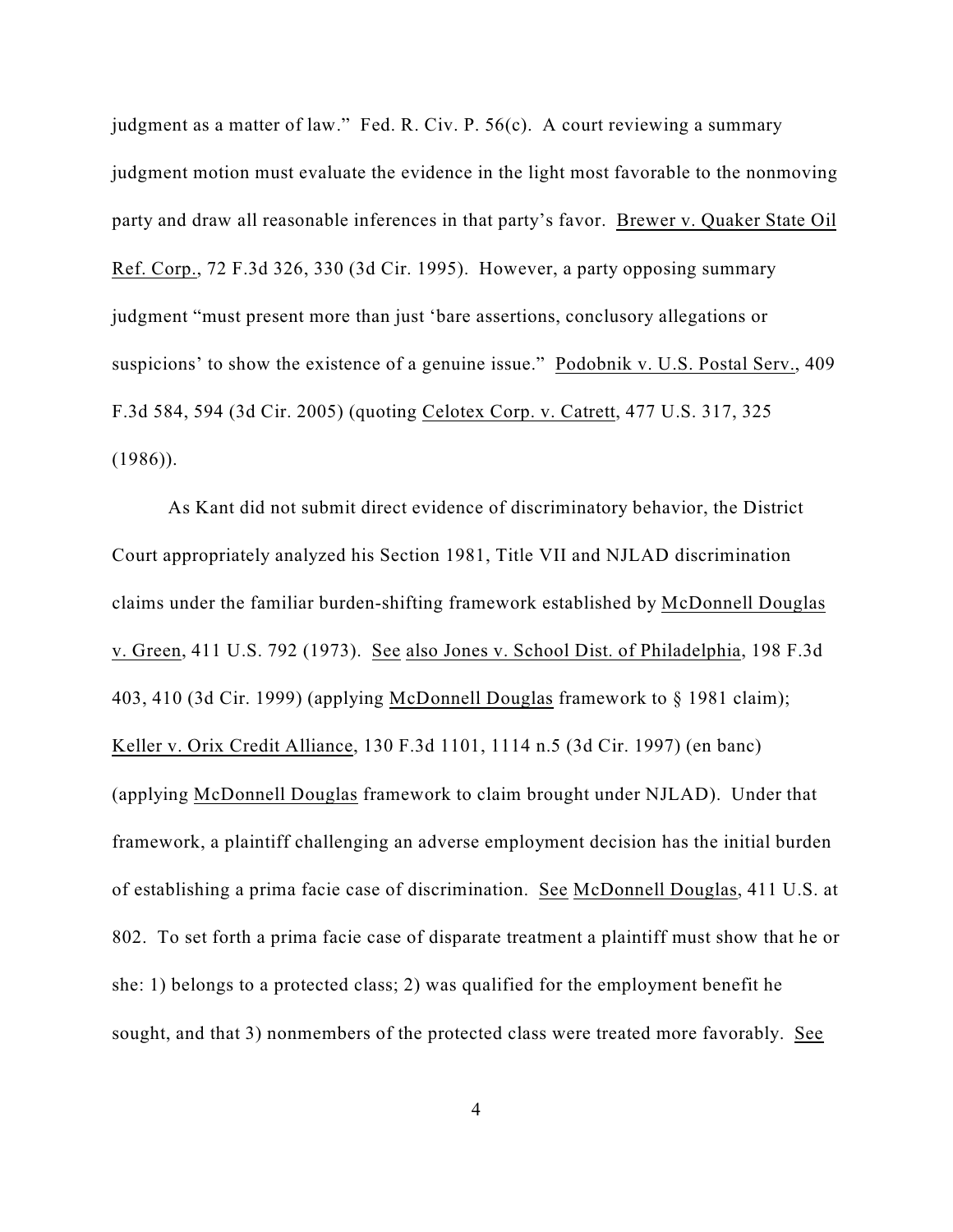Id.; see also Goosby v. Johnson & Johnson Med., Inc., 228 F.3d 313, 318 (3d Cir. 2000); see also Williams v. Pemberton Twp. Public Schools, 733 A. 2d 571, 575-76 (N.J. Super. Ct. App. Div. 1999). The burden then shifts to the employer to proffer a legitimate, nondiscriminatory reason for the decision. See Keller, 130 F.3d at 1108. Once that burden is met, the plaintiff must establish by a preponderance of the evidence that the nondiscriminatory reasons articulated by the employer are pretextual. See Jones, 198 F.3d at 410. To defeat summary judgment, "the plaintiff must point to some evidence, direct or circumstantial, from which a factfinder could reasonably either (1) disbelieve the employer's articulated legitimate reasons; or (2) believe that an invidious discriminatory reason was more likely than not a motivating or determinative cause of the employer's action." Fuentes v. Perskie, 32 F.3d 759, 764 (3d Cir. 1994). More particularly, the plaintiff must demonstrate "such weaknesses, implausibilities, inconsistencies, incoherencies, or contradictions in the employer's proffered legitimate reasons for its action that a reasonable factfinder *could* rationally find them 'unworthy of credence' and hence infer 'that the employer did not act for [the asserted] non-discriminatory reasons." Id. at 765 citing Ezold v. Wolf, Block, Schorr & Solis-Cohen, 983 F.2d 531, 533 (3d Cir. 1992).

We conclude that the District Court's analysis and entry of summary judgment on the discrimination claims are fully supported by the record. The District Court thoroughly examined each claim, and we agree that even assuming that Kant met his prima facie case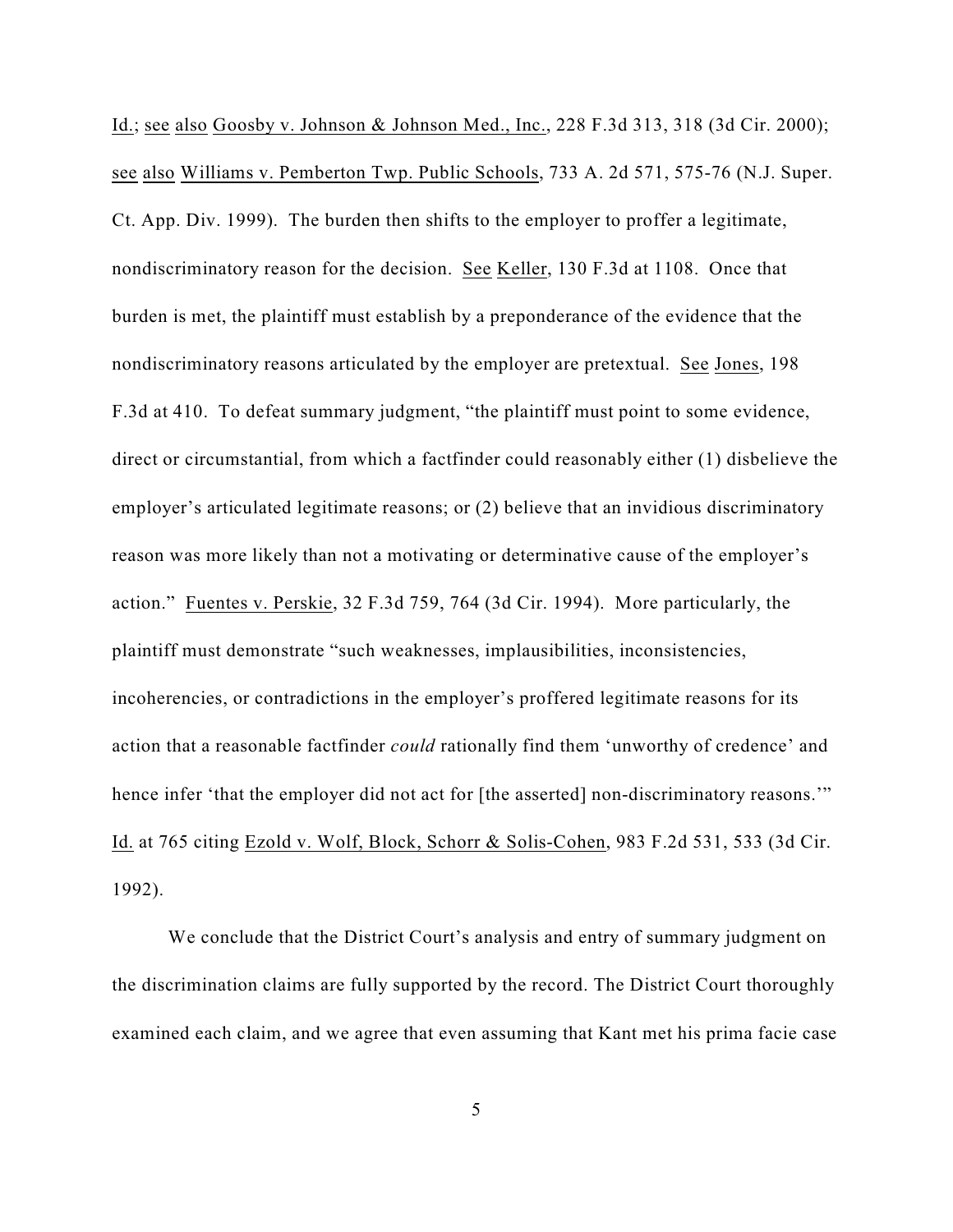of showing discrimination against him on account of his race or nationality, in each case, Seton Hall established legitimate, nondiscriminatory reasons for the alleged adverse actions. See Fuentes, 32 F.3d at 763 (noting that the employer's burden to articulate a legitimate, nondiscriminatory reason is "relatively light"). We further agree that Kant did not meet his burden of showing that these reasons were unworthy of credence. Although Kant disagreed with the University's decisions, he did not demonstrate that the reasons for those decisions were invidious.<sup>5</sup>

To advance a prima facie case of retaliation under section 1981, Title VII, or the NJLAD, a plaintiff needs to show that: 1) he engaged in a protected employee activity; 2) the employer took an adverse employment action after or contemporaneous with the protected activity; and 3) a causal link exists between the protected activity and the employer's adverse action. See Abramson v. William Paterson College of New Jersey, 260 F.3d 265, 286 (3d Cir. 2001). We agree with the District Court that with some of Kant's retaliation claims, the action alleged to have been taken by the employer was not a materially adverse employment action.<sup>6</sup> We further agree that Kant's remaining

 $<sup>5</sup>$  Kant has not challenged the District Court's holding that some of his Title VII and</sup> NJLAD claims are time-barred because the incidents occurred more than 300 days before the filing of his EEOC charge.

 $6$  For example, Kant alleges that the University unreasonably issued him a letter finding that he had falsified his credentials and warning him that if such an infraction occurred again, he could face disciplinary action, up to and including dismissal. As the District Court noted, the letter was simply a warning and no adverse action was taken against Kant.